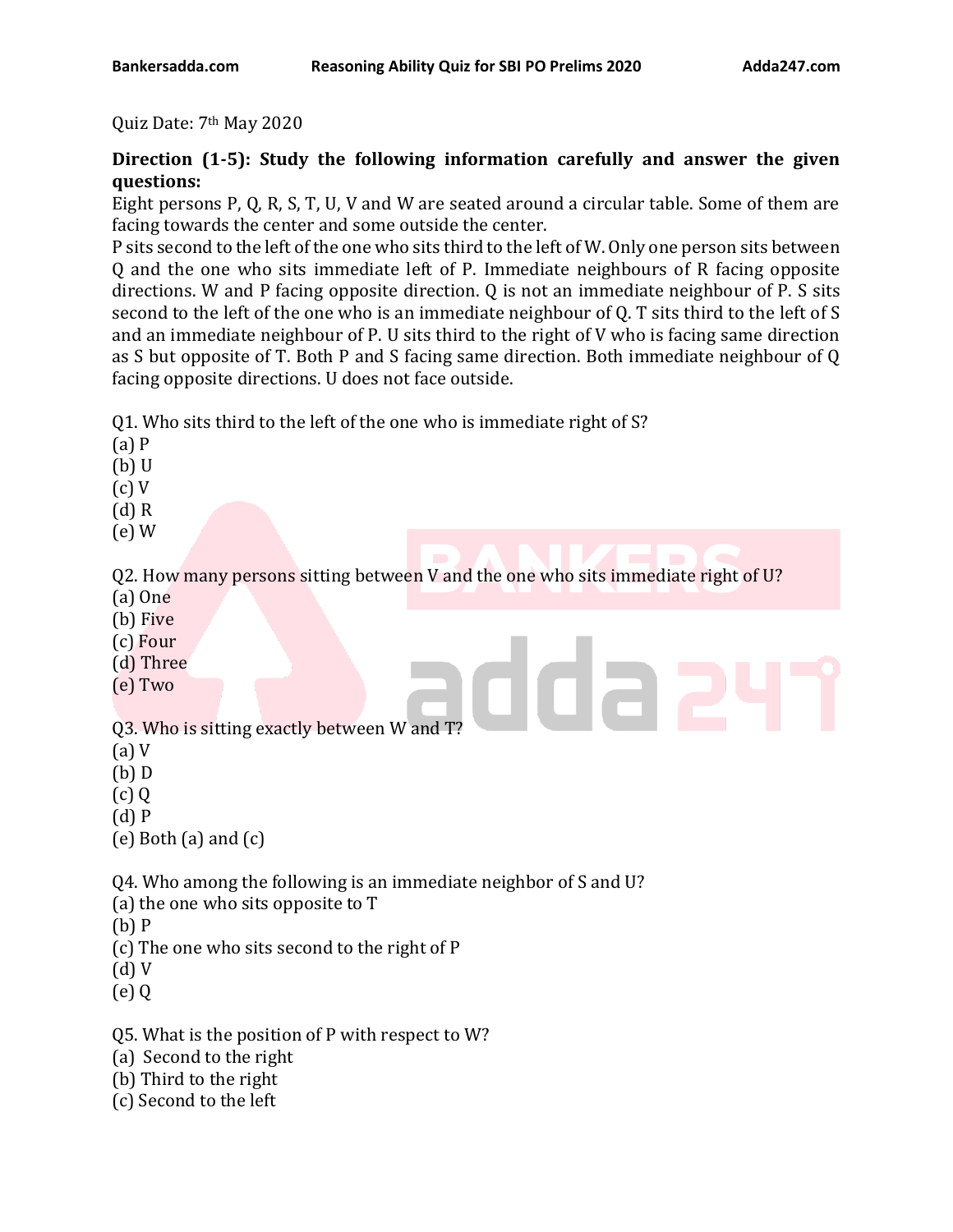- (d) Fourth to the left
- (e) Third to the left

Q6. How many pairs of letters are there in the word "TRANSPARENCY" each of which have as many letters between them in the word as they have between them in the English alphabetical series?

- (a) four
- (b) One
- (c) three
- (d) two
- (e) More than four

Q7. In a number 471653982 if all digits are arranged in ascending order from left to right within the number then how many digits will remain on the same position?

- (a) One
- (b) Two
- (c) Three
- (d) None
- (e) Four

Q8. Which of the following is the third letter from the right end of the meaningful word formed from the second, third, sixth and seventh letters of the word "RELUCTANCE'. If more than one word is formed your answer will be Z.

- $(a)$ A  $(b)$  $E$
- $(c)$  $Z$
- $(d)S$
- $(e)T$

Q9. Ravi starts walking towards the east from his home to go to his college. He walks for 10 km in the east, takes a left turn, walks 20 km then turn left and walk 15m and reaches his college. In which direction is her home with respect to her college?

- (a) Northwest
- (b) West
- (c) North
- (d) Southeast
- (e) East

Q10. Introducing a boy, a girl says, "He is the son of the only sister of my mother's brother." How is the boy related to that girl?

- (a) Father-in-law
- (b) Brother
- (c) Cousin
- (d) Niece
- (e) Nephew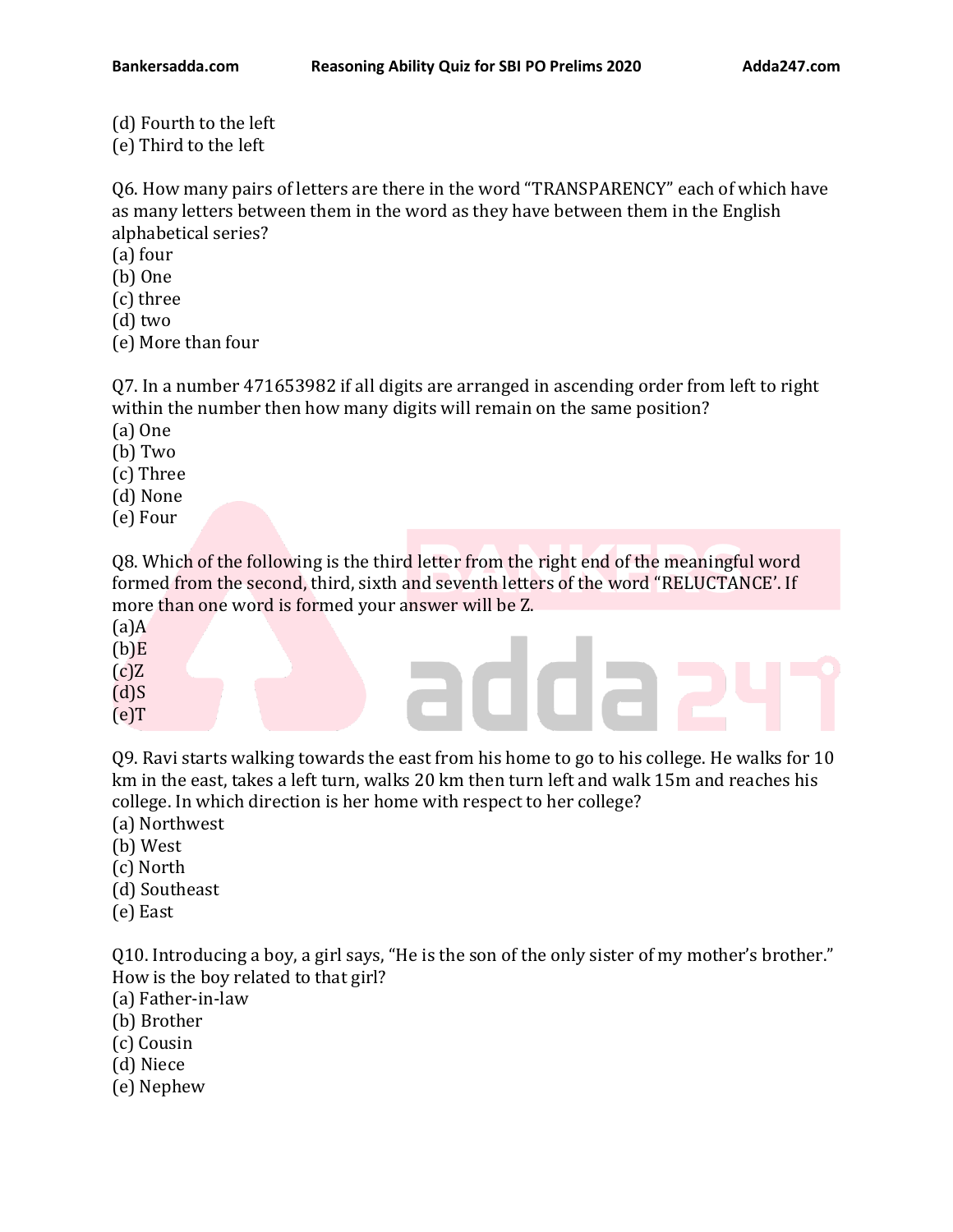Q11. Which of the following letter is  $2<sup>nd</sup>$  to the right of the letter which is  $7<sup>th</sup>$  from the right end, if each of the alphabets in the word 'INVESTIGATION' is arranged in alphabetical order from left to right?

(a) O

(b) S

(c) I

(d) G

(e) N

Q12. What will come in place of question-mark (?) in the following series? AZ, BY, CX, ?

(a) WD

(b) DW

(c) DE

(d) DX

(e) DU

Q13. There are five persons A, B, C, D and E sit in a row facing north, B sits second to the left of A, E sits second to the right of D. Who among the following sits exactly middle in the

row?

(a) E

(b) B

(c) D

(d) C

(e) Can't be determine

Q14.In a row of children facing North, B is  $12<sup>th</sup>$  from the right end and is fifth to the right of A who is 15th from the left end. Then, how many children are there in the row?

(a) 31

(b) 40

(c) 26

(d) 42

(e) None of these

Q15.How many pairs of letters are there in the word 'ENFORCEMENT', each of which have as many letters between then in the word as they have between then in the English alphabet?

(a)One

(b)Two

(c)Three

(d)None

(e) More than Three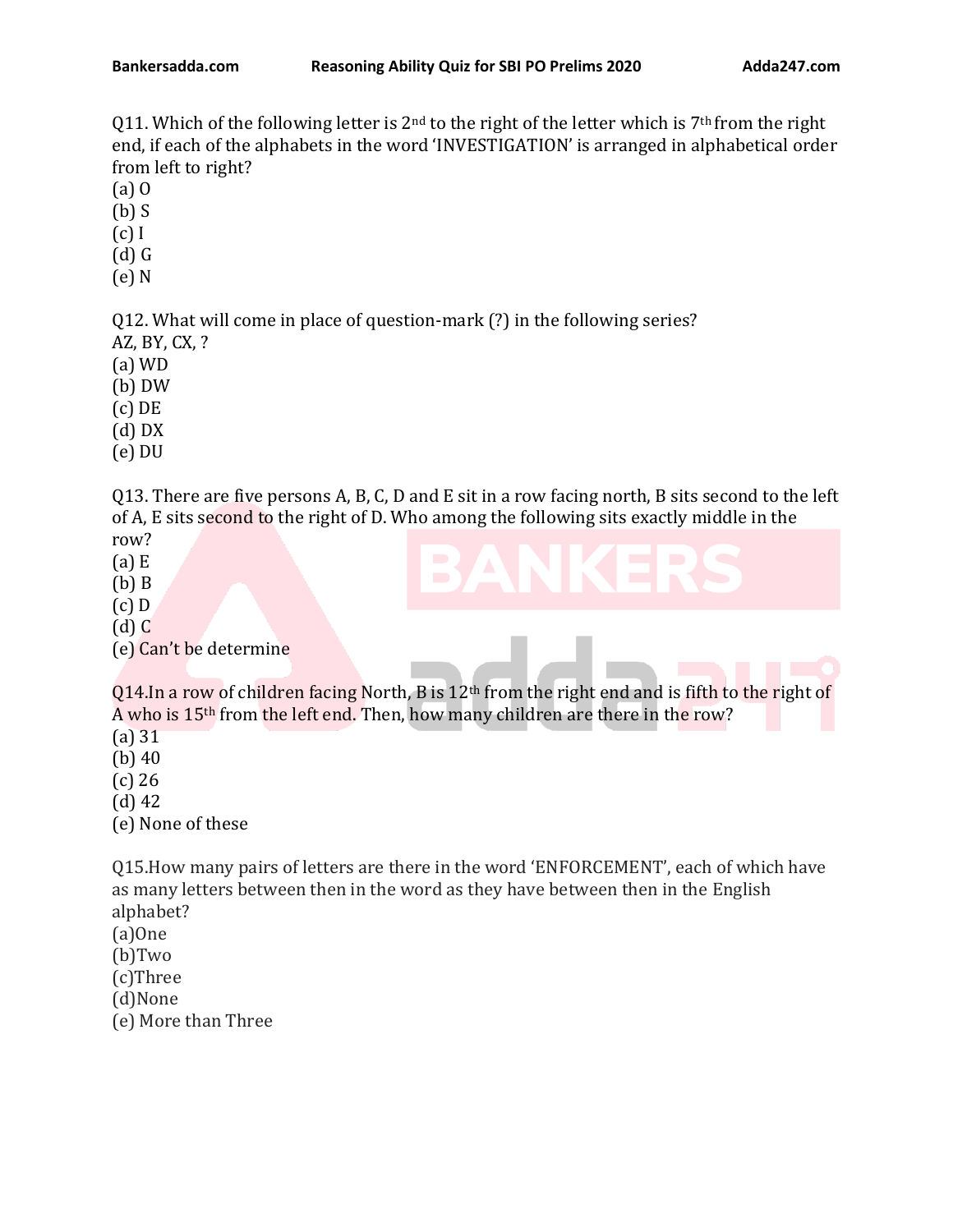

## **Solutions**

Solutions (1-5): Sol.



S1. Ans.(d) S2. Ans.(d) S3. Ans.(e) S4. Ans.(a) S5. Ans.(b)

S6. Ans(e) Sol.



S7. Ans.(b) Sol. Original Number- 471653982 After rearrangement- 123456789

S8. Ans.(c)

S9. Ans.(d)

S10. Ans.(b)

## adda 2